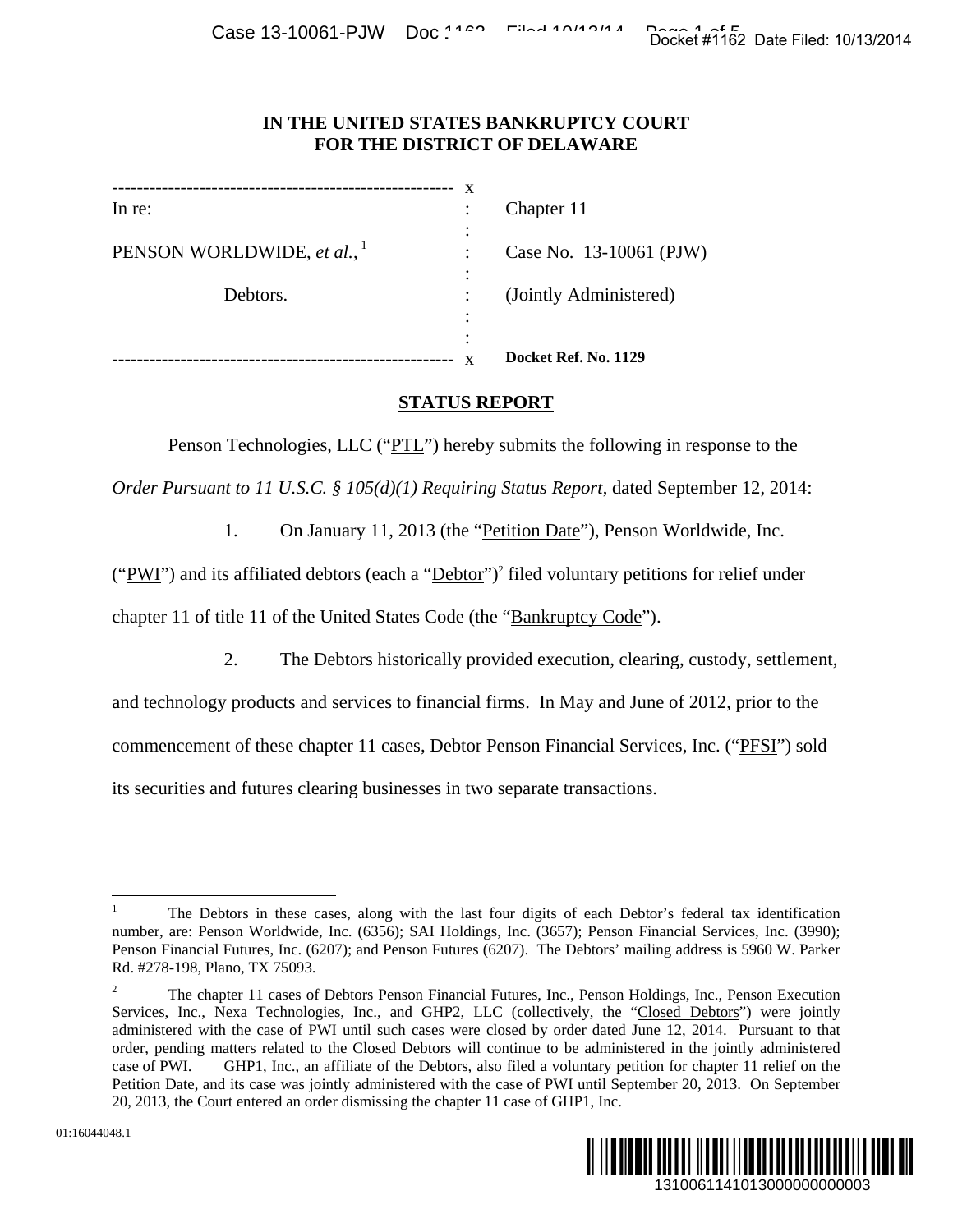#### Case 13-10061-PJW Doc 1162 Filed 10/13/14 Page 2 of 5

3. The Debtors commenced their chapter 11 cases to complete the liquidation of the Debtors' assets and wind-down of their affairs, including a section 363 sale of the assets of the technology services business operated by Debtors Nexa Technologies, Inc. ("Nexa") and PWI (such business, the "Nexa Business"). On March 26, 2013, the Court entered an order approving the sale of the Nexa Business, which closed in April 2013.

4. On July 31, 2013, the Court entered an order confirming the *Fifth Amended Joint Plan of Liquidation of Penson Worldwide, Inc., and its Affiliated Debtors* [Docket No. 774] (the "Plan"). The Effective Date of the Plan occurred on August 15, 2013.

5. Debtor PWI has approximately \$280 million in claims on account of prepetition funded indebtedness issued under two separate indentures, which represents the supermajority in known dollar amount of claims of the Debtors on a collective basis. The balance of the claims in these cases represent either trade debt, contract damages, contingent and unliquidated claims for indemnification of the Debtors' former officers and directors, and contingent and unliquidated claims for damages asserted by the Debtors' former customers and related parties. With respect to the latter two classes of claims PTL has recently filed a request to estimate the maximum allowed amount of such claims as they related to PFSI. Further, a number of former customers' claims are subject to a court approved alternative dispute resolution process, which includes a provision for binding arbitration (including arbitration before FINRA), and it is likely that the adjudication of such claims (if necessary) will take place outside of the bankruptcy court.

6. PTL was created under the Plan to complete the wind-down and liquidation of the Debtors. Substantially all of the assets of each Debtor were transferred to PTL, and PTL is responsible for liquidating and reducing to cash those assets. In turn, PTL will

2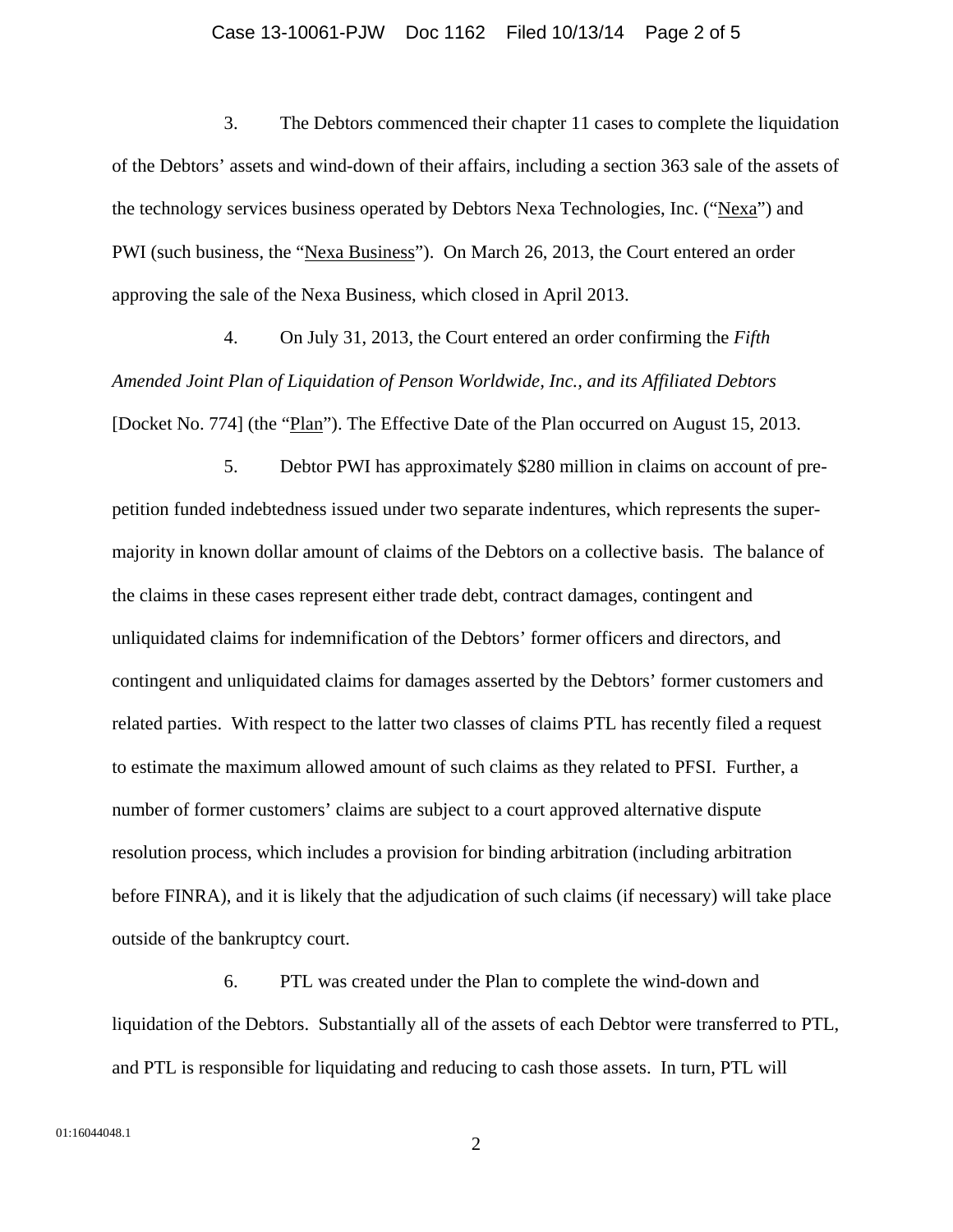#### Case 13-10061-PJW Doc 1162 Filed 10/13/14 Page 3 of 5

distribute the proceeds of the assets of each Debtor's Estate to each Debtor's creditor body, in accordance with the priorities established under the Plan. In addition, PTL is responsible for overseeing the reconciliation of the claims asserted against the Debtors in these chapter 11 cases.

7. As of confirmation of the Plan, the Debtors' non-cash assets consisted of certain ownership interests in non-debtor parties, certain illiquid securities, and various litigation claims against former officers, directors and business partners. The Plan vests PTL with authority to sell assets and commence and resolve litigation without the need for intervention by the Court.

8. There are no pending adversary proceedings in this court to which the Debtors or PTL (as successor to the Debtors) are a party. The deadline under section 546(a)(1)(a) for commencing proceedings under chapter 5 of the Bankruptcy Code is January 11, 2015. PTL currently is a plaintiff in a number of litigations pending in other courts and before other tribunals. Based on facts presently known to PTL, PTL does not contemplate commencing any further adversary proceedings in these cases, including chapter 5 actions, but reserves the right to do so or to remove pending actions to this court.

9. There are a small number of remaining disputed claims that are contingent and unliquidated. Certain of these disputed claims were subject to litigation pending as of the Petition Date. The Court has previously approved an alternative dispute resolution process (as mentioned earlier) and granted parties relief from stay to pursue causes of action in nonbankruptcy fora. PTL anticipates that a substantial number (if not all) of the remaining disputed claims will be resolved outside of this Court. However, PTL reserves the right to seek to have this Court resolve any remaining disputed claims as necessary and appropriate.

3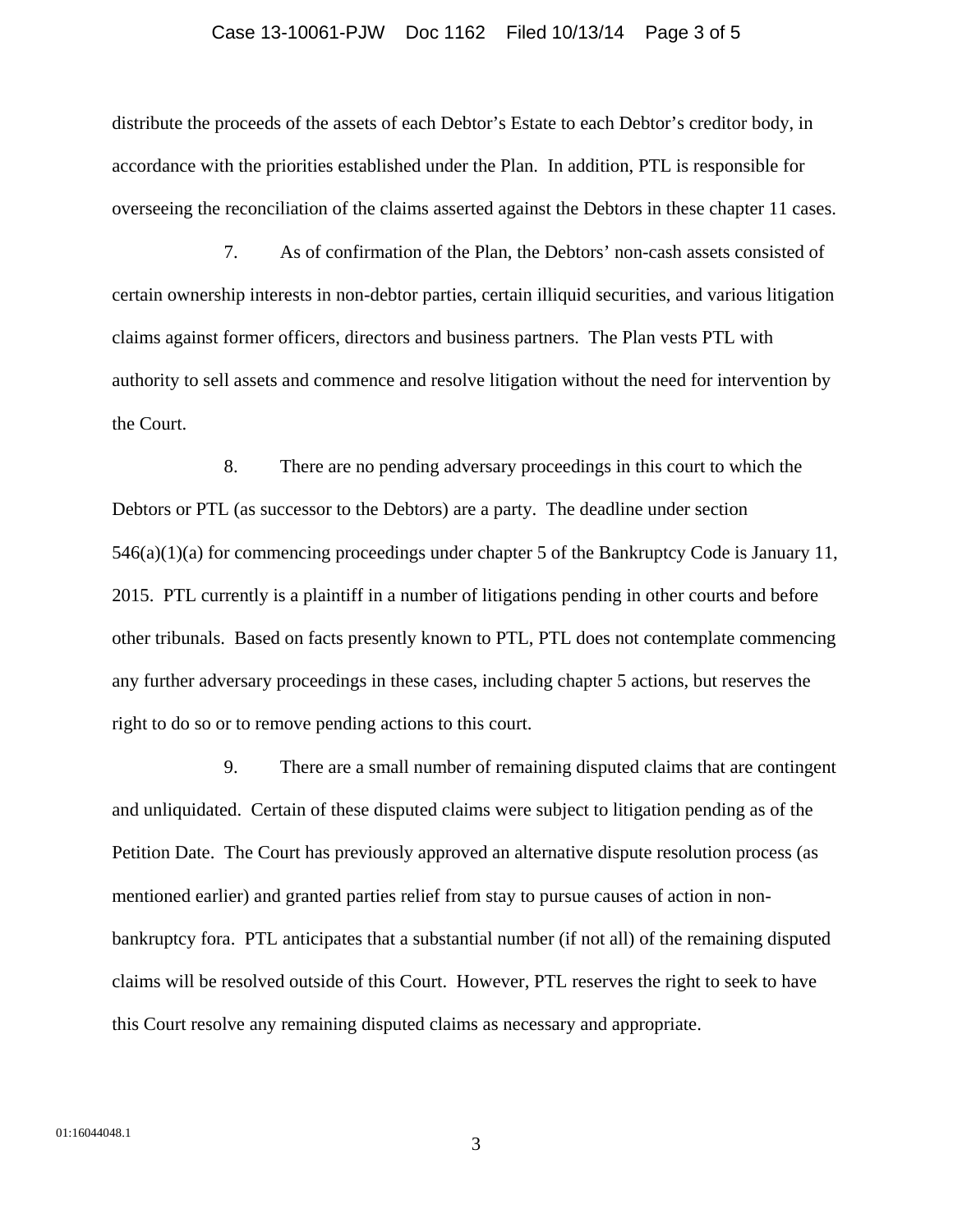### Case 13-10061-PJW Doc 1162 Filed 10/13/14 Page 4 of 5

10. As of the date of this report, the matters pending before the Court are: (i) the second omnibus objection with respect to certain claims filed by Christopher Hehmeyer (such claims, the "Hehmeyer Claims") and Steven J. Rosenberg (such claims, the "Rosenberg Claims"); (ii) the seventh omnibus objection with respect certain claims of Phillip Pendergraft (such claims, the "Pendergraft Claims") and Roger Engemoen, Jr. (such claims, the "Engemoen Claims"); (iii) PTL's eleventh omnibus objection to claims; (iv) PTL's request to estimate the maximum allowed amount of the remaining disputed claims against PFSI; and (v) a motion for relief from the automatic stay and the injunctive provision under the Plan filed by a customer of one of PFSI's former correspondent brokers.

- PTL anticipates that the objections to the Hehmeyer Claims, Pendergraft Claims, and Engemoen Claims, which all assert contingent and unliquidated claims for indemnification, will continue to be adjourned until the resolution of certain ancillary litigation.
- PTL anticipates moving forward with the objection to the Rosenberg Claims in the near term.
- Matters (iii) through (v) in the preceding sentence are all scheduled for a hearing on October 21, 2014 and are expected to be heard on that date.

Finally, PTL previously objected to the claims of Mark Wesley and James Avola. After briefing on those objections, the Court denied the objection without prejudice and requested that PTL conduct discovery regarding the claims and matters asserted therein. PTL anticipates bringing a renewed objection to those claims in the near term.

| Dated: October 13, 2014 | YOUNG CONAWAY STARGATT & TAYLOR, LLP |
|-------------------------|--------------------------------------|
| Wilmington, Delaware    |                                      |
|                         | $/s/$ Ryan M. Bartley                |
|                         | Pauline K. Morgan (No. 3650)         |
|                         | Kenneth J. Enos (No. 4544)           |
|                         | Ryan M. Bartley (No. 4985)           |
|                         | <b>Rodney Square</b>                 |
|                         | 1000 North King Street               |
|                         | Wilmington, Delaware 19801           |
|                         | Telephone: (302) 571-6600            |